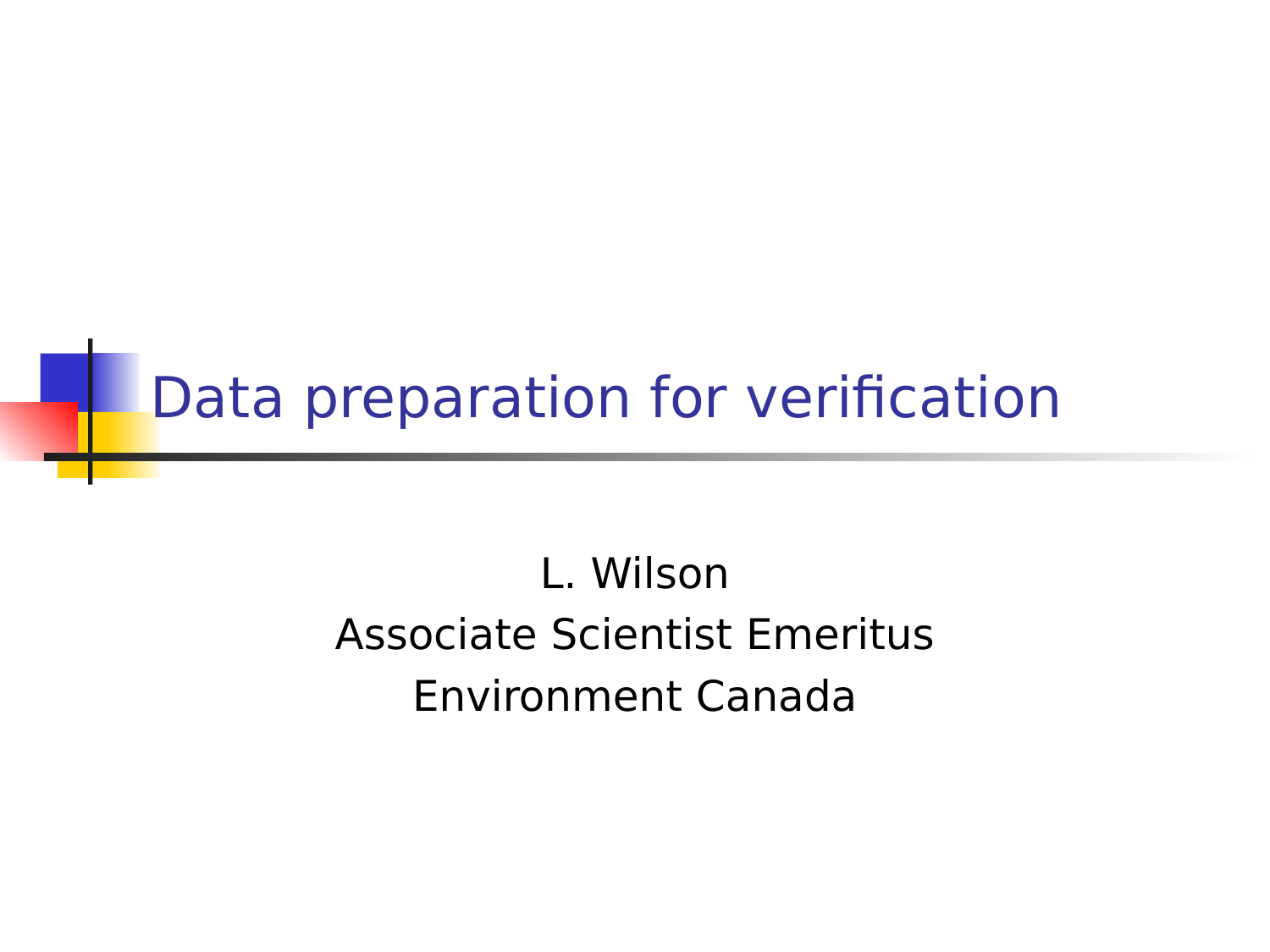### **Outline**

- **Sources of observation data**
- **Sources of forecasts**
- **Types of variables**
- **Matching issues** 
	- **Forecasts to the observations**
	- **Observations to the forecast**
	- **Examples**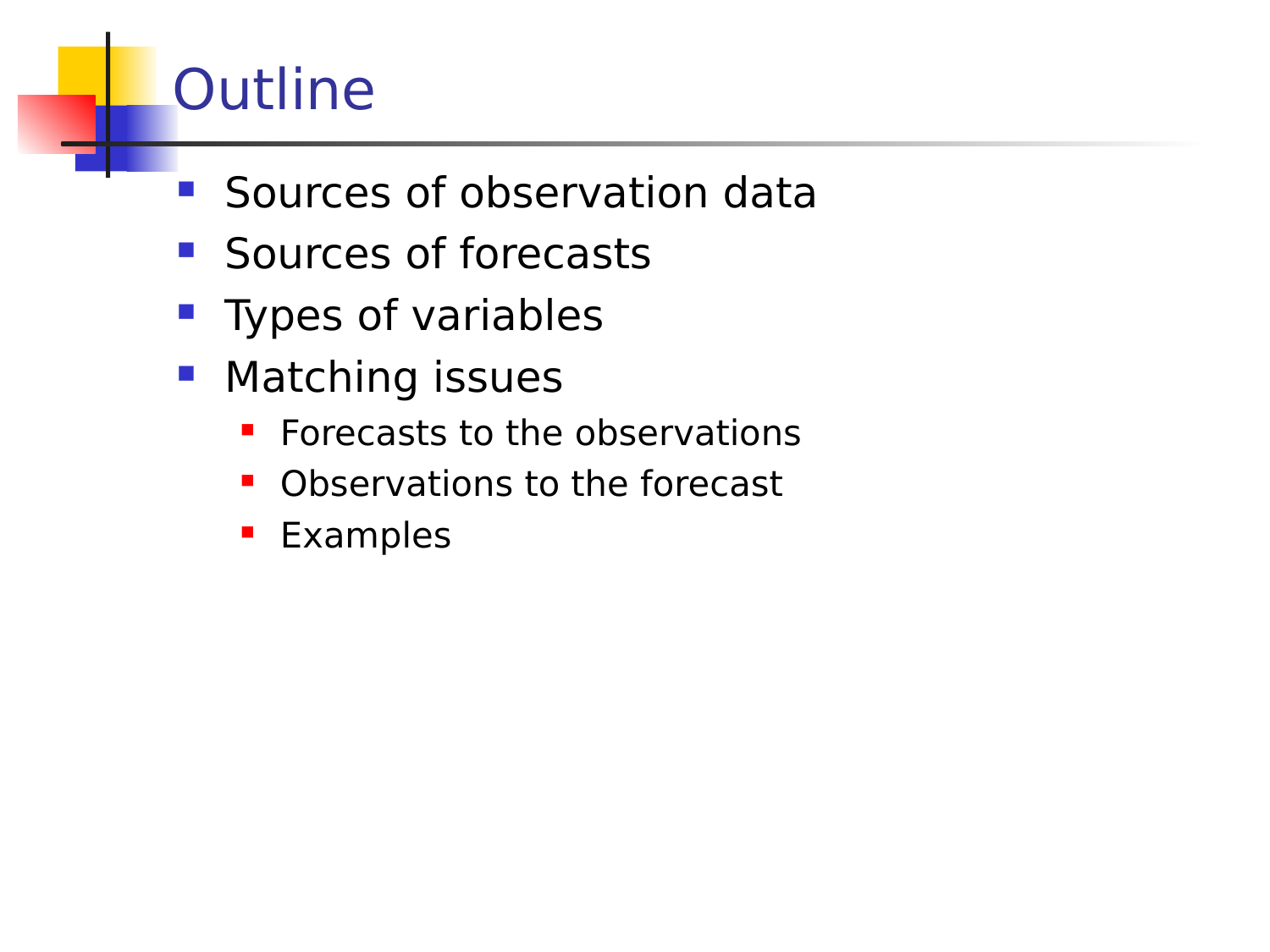### Observation data sources for

#### rification

- Wouldn't it be nice if we had observations for every location and every point in time for the valid period of the forecast?
	- Then we could do complete verification of any forecast
- Observations represent a "Sample" of the true state of the atmosphere in space and time.
	- **The "truth" will always be unknown**
- **Observations too may be valid at points or over an area** 
	- In situ observations or remotely sensed
- In situ observations surface or upper air
	- Valid at points, in situ
	- High resolution, but drastically undersamples in space
	- **-** Newer instruments can sample nearly continuously in time
	- Only important error is instrument error, usually small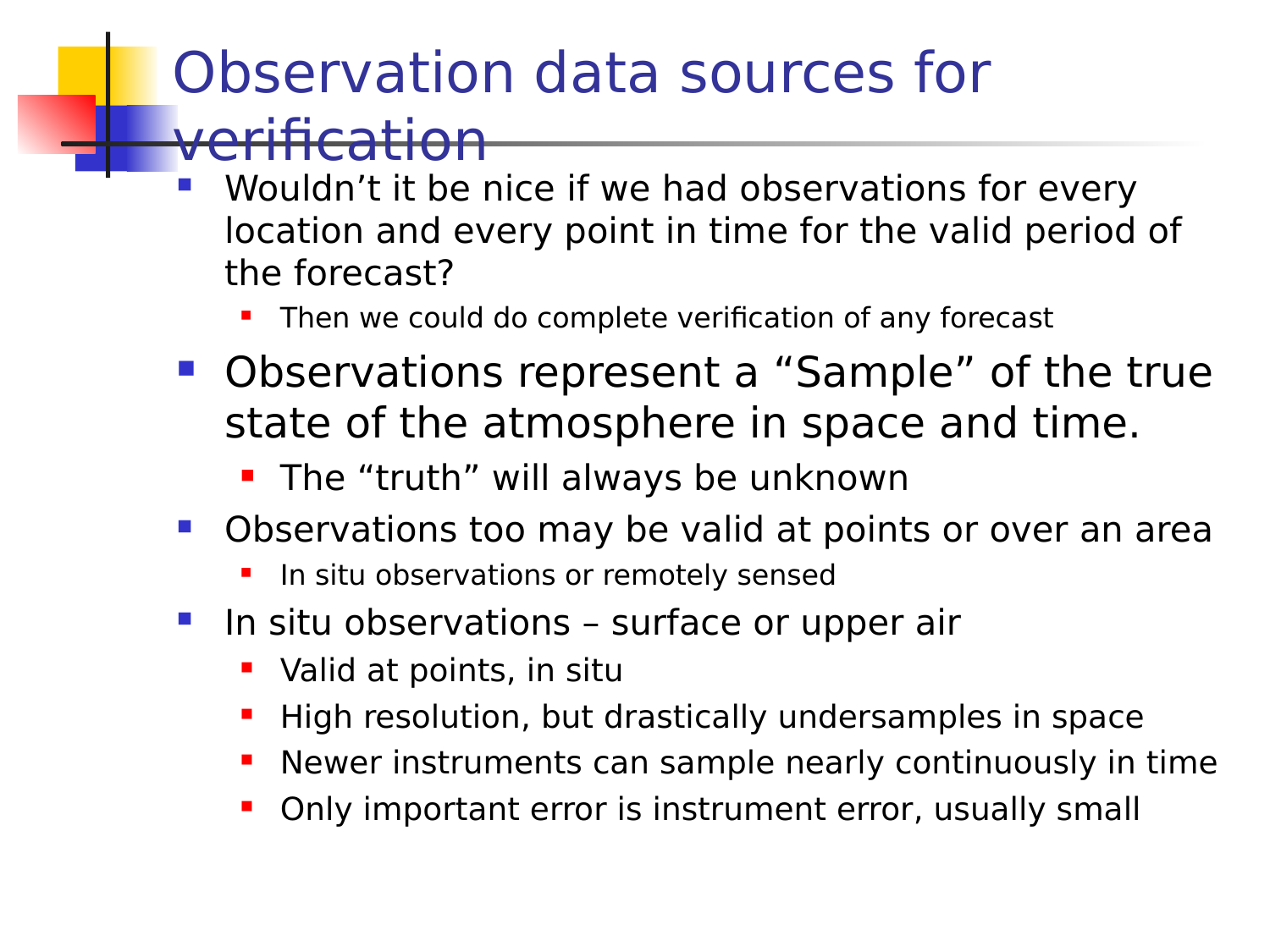### Remotely sensed observations

- Satellite and radar most common
	- Radar
		- Measures backscatter from hydrometeors in a volume above the surface
		- Relationship to rain rate in the sensed volume is a complicated function but known
		- The link between the average rain rate in the sensed volume and rain rates (or total rainfall at the surface) is much more tenuous
		- Several sources of error: attenuation, anomalous propagation, bright band near the freezing level etc.
	- **Satellite** 
		- Measures backscattered radiation in one or more frequency bands according to the instrument.
		- Usually low vertical resolution may measure total column moisture for example
		- Transfer function needed to translate returns into estimates of the variable of interest.
		- **Most useful for cloud, especially in combination with surface** observations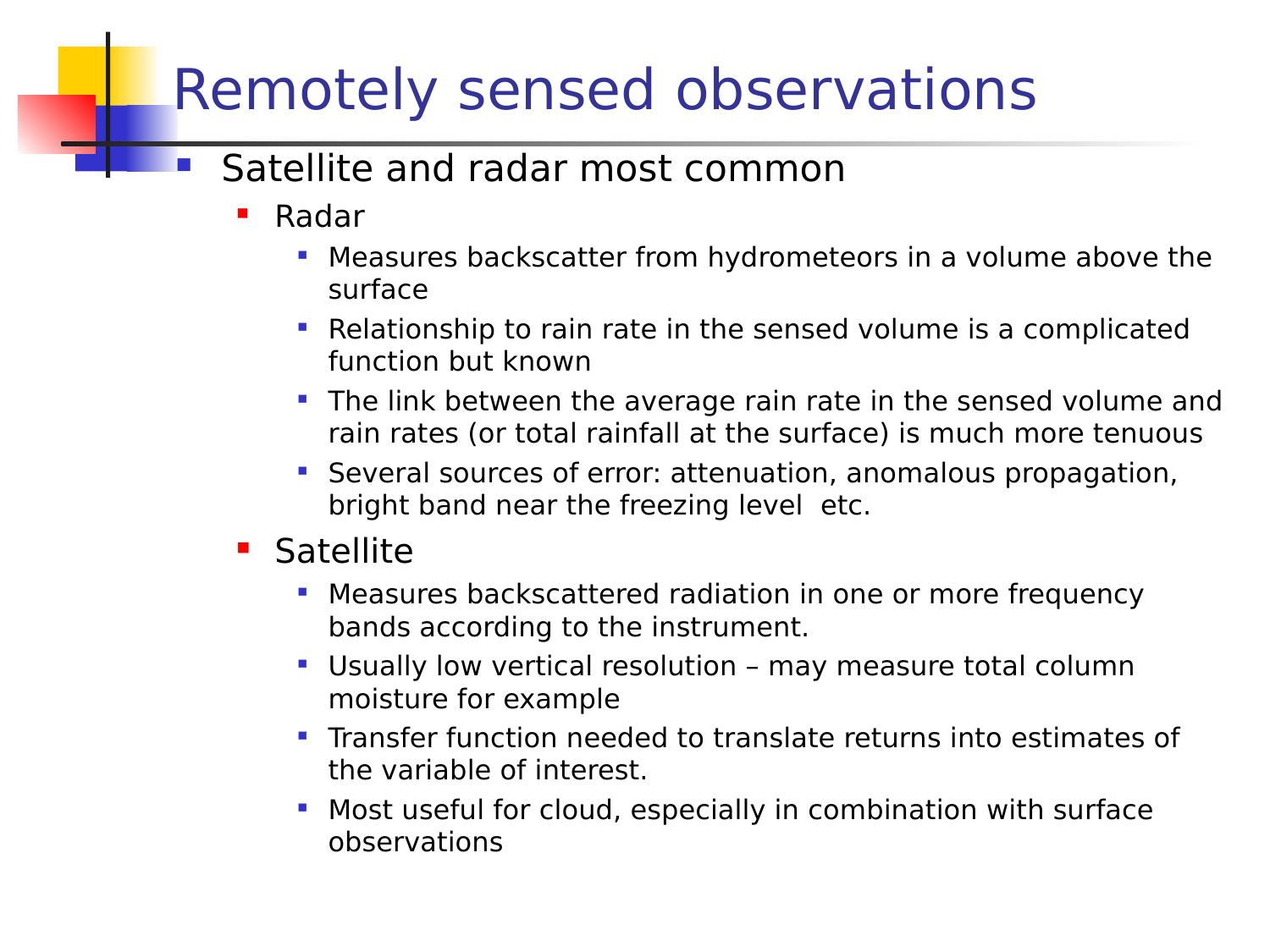### Remotely sensed data (cont'd)

- Large data volumes
- Variable sensed is usually not the variable to be verified transfer function required – one source of error
- **•** Resolution dependent on the instrument, order of a few m for radar, 1km or so for satellite data.
- High coverage spatially, may be sporadic in time
- **Beware of errors due to external influences on the signal**
- "I've looked at clouds from both sides now/ From up and down/
- And still somehow/ it's clouds illusions I recall/ I really don't know clouds at all"/ --J. Mitchell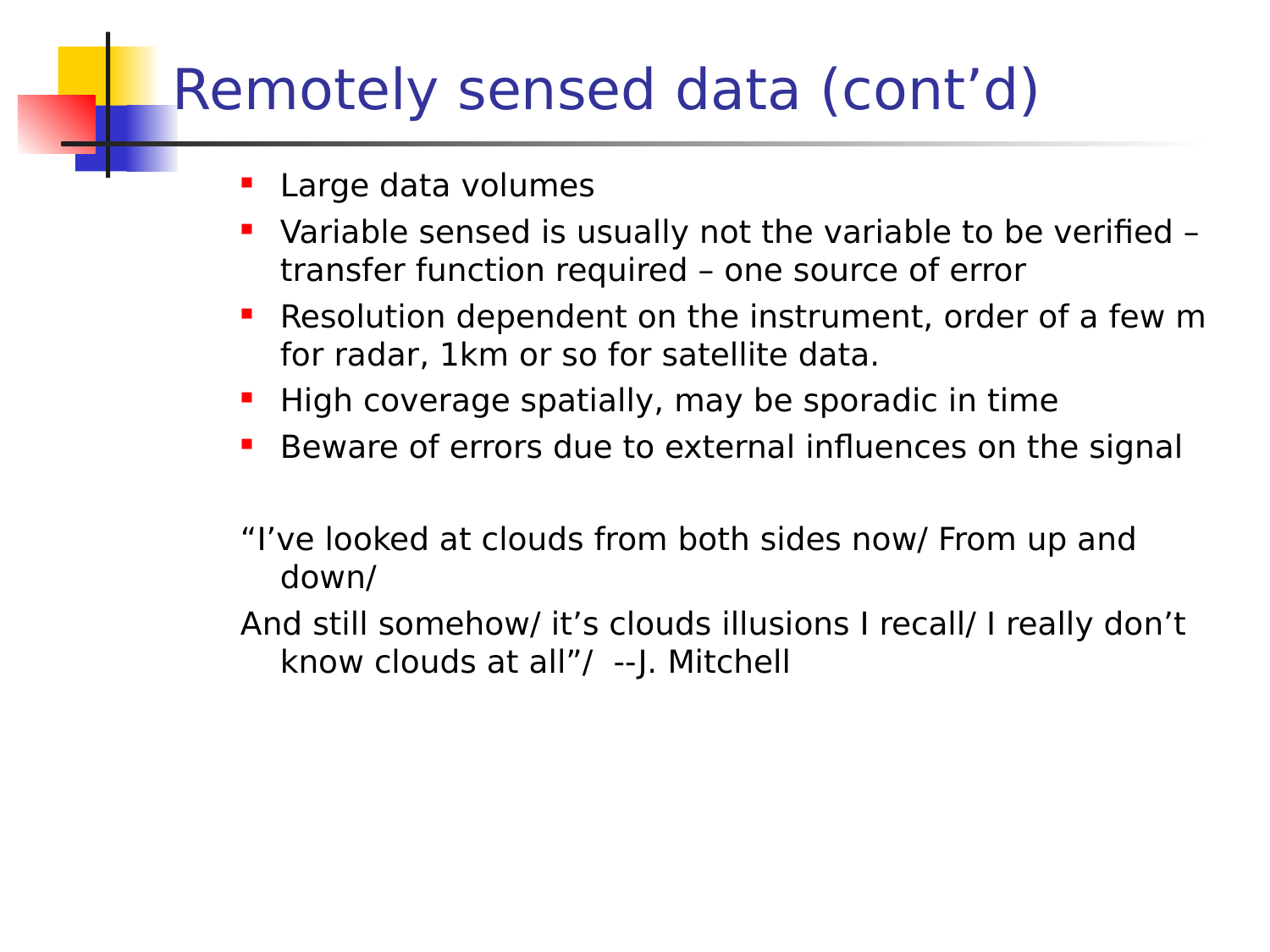### Summary of data characteristics

|                                   | In situ                            | <b>Radar</b>                      | <b>Satellite</b>                                                       |
|-----------------------------------|------------------------------------|-----------------------------------|------------------------------------------------------------------------|
| Resolution - space                | High - point                       | Fairly high - radar<br>volume avg | Depends on<br>footprint 1 km or<br><b>SO</b>                           |
| <b>Resolution - time</b>          | high                               | high                              | high                                                                   |
| Space sampling<br>frequency       | Low except for<br>special networks | High - essentially<br>continuous  | High for geos<br>within their<br>domain<br>Variable for polar<br>orbit |
| Temporal<br>sampling<br>frequency | Can be high                        | High, typically 10<br>min or so   | Medium for geos.;<br>low for polar<br>orbiting                         |

Resolution: The distance in time or space over which an observation is defined Sampling frequency (granularity): Frequency of observation in time or space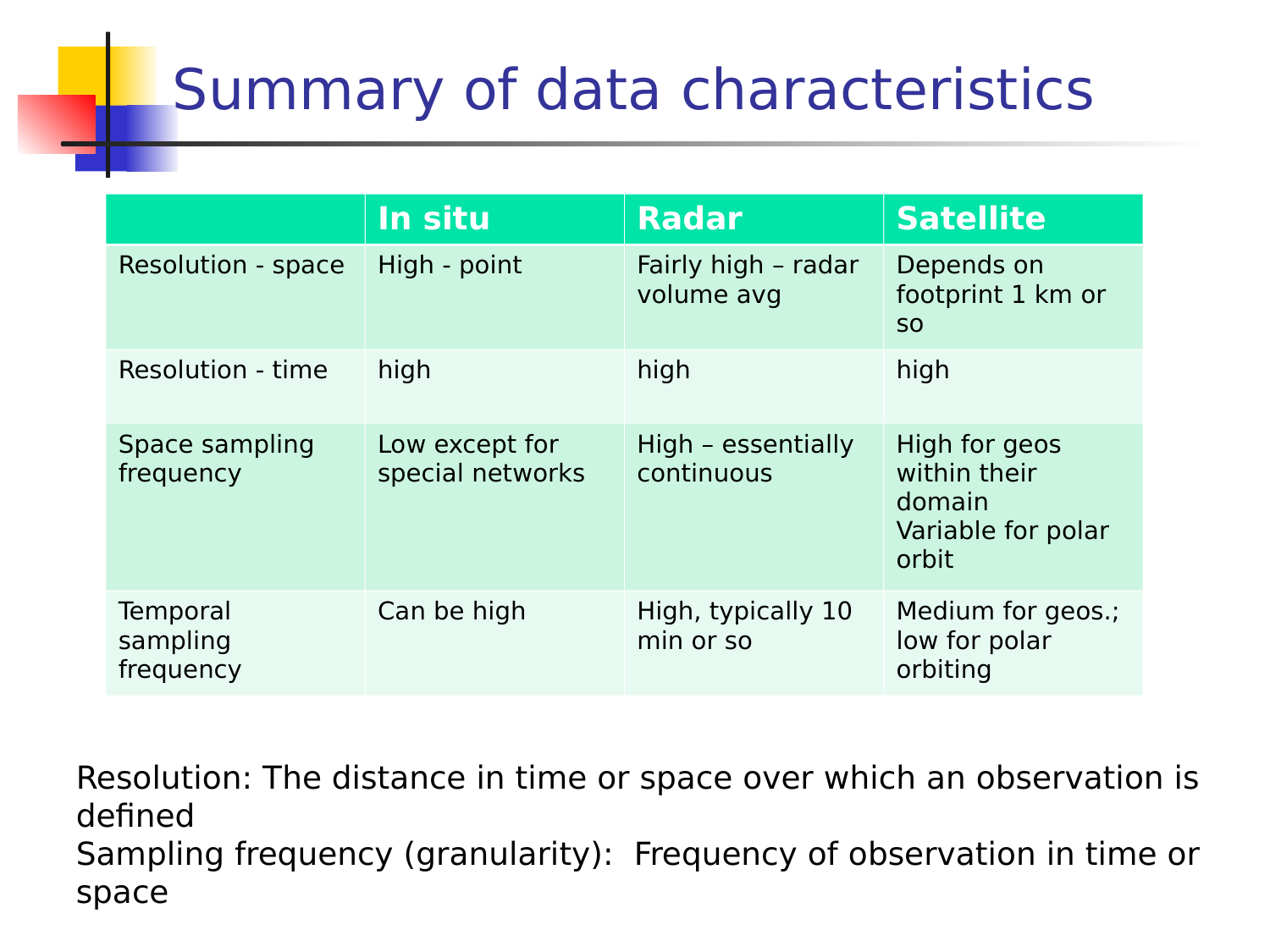# Sources of error and uncertainty

- Biases in frequency or value
- **Instrument error**
- **Random error or** noise
- **Reporting errors**
- **Subjective obs** 
	- **E.g. cloud cover**
- **Precision error**
- **Transfer function** error
- **Analysis error** 
	- **When analysis is** used
- Other?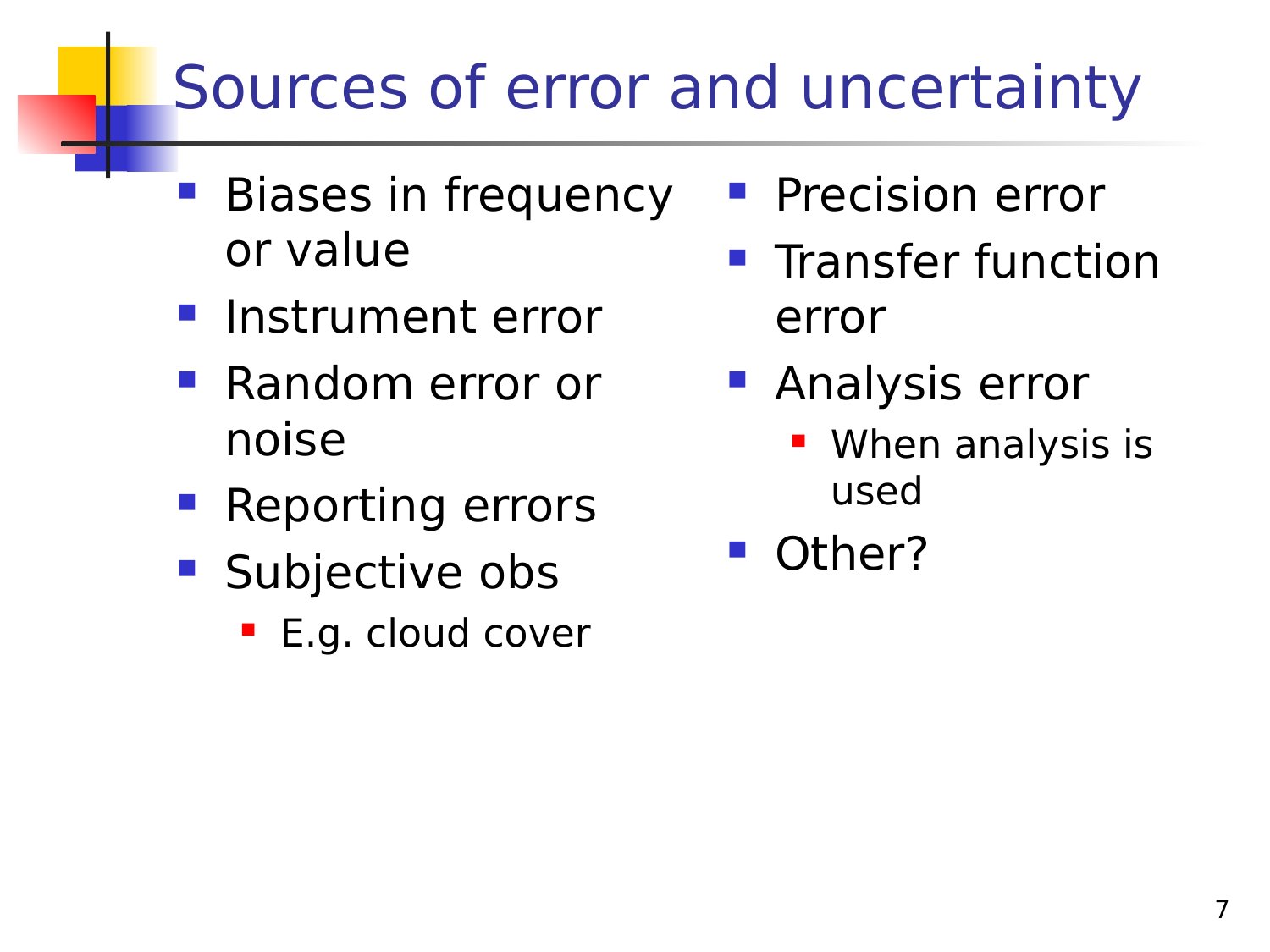# Quality control of observations

- Absolutely necessary to do it
- Basic methods: buddy checks, trend checks (checking with nearby independent obs in space and or time); absolute value checks etc.
- **NOT** a good idea to use a model as a standard of comparison for observations, acts as a filter to remove e.g. extremes that the model can't resolve
	- **Makes the observation data model-dependent**
	- Model used in the qc gets better verification results
- Important to know details about the instrument and its errors.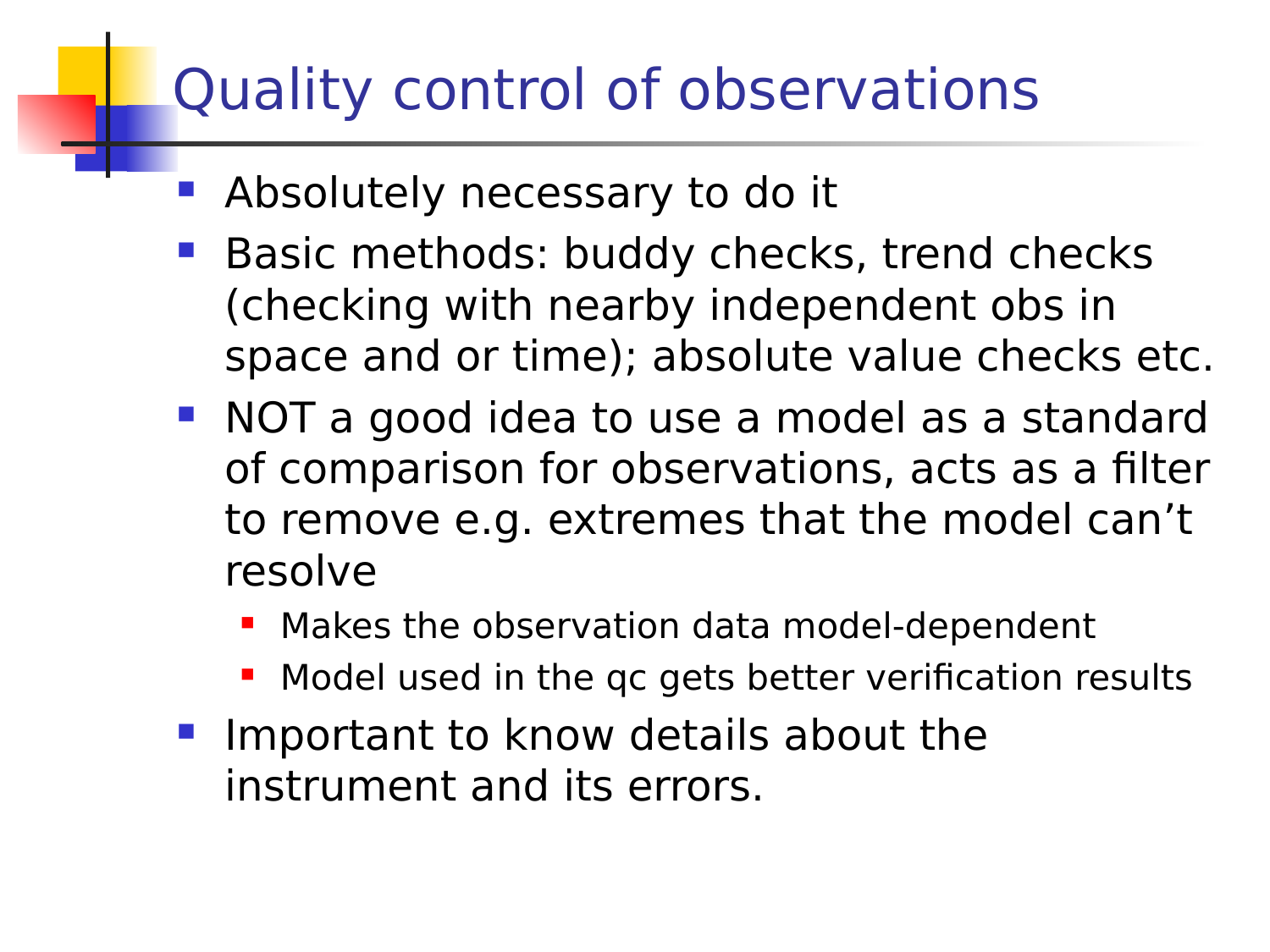#### Importance of knowing measurement details



From P. Nurmi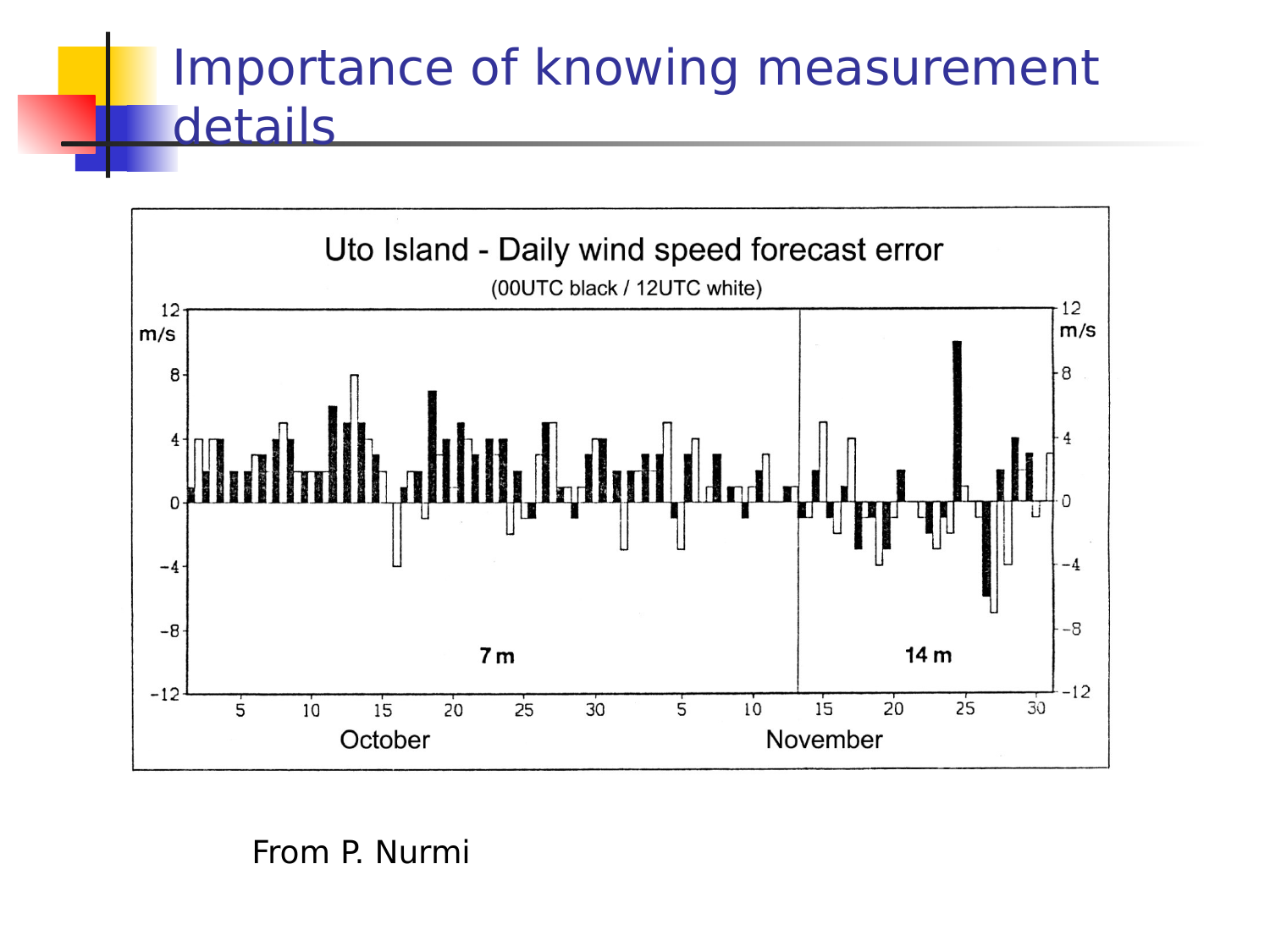### Quality control of observations



Quality control of observations:

- Necessary, even for "good" stations
- Buddy checks (space and time)

Simple range checks

Get rid of "bad" data without eliminating too many "good" cases

But NOT forecast-obs difference checks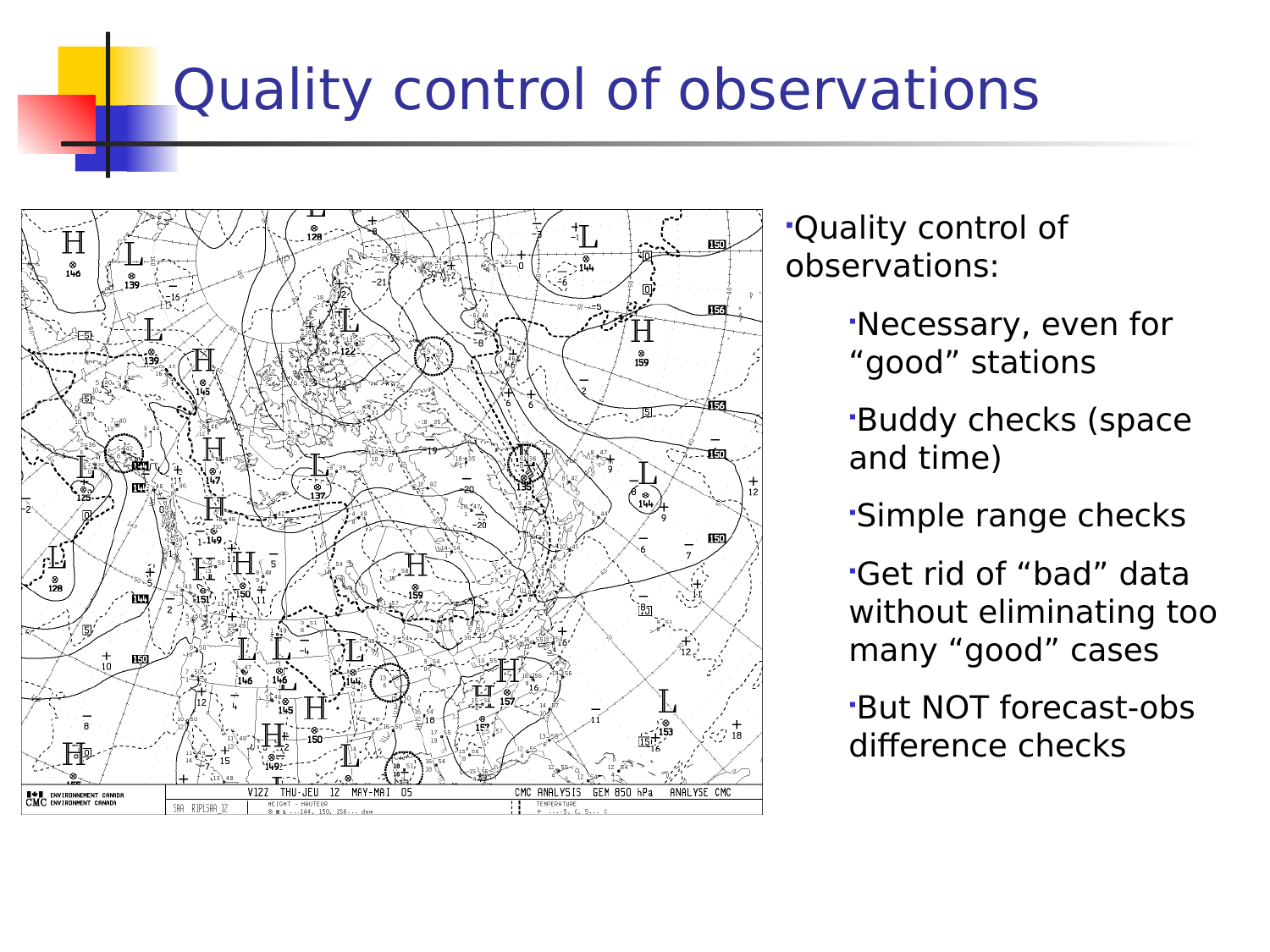### Types of forecast validity

- For objective verification…..
- "Forecasts must be stated so they are verifiable"
- **What is the meaning of a forecast? Exactly?** 
	- Needed for Objective verification
	- User understanding is important if the verification is to be user-oriented
	- **All forecasts are valid for a point in space OR an area**
	- **At all points in the area?**
- **Similarly for time: A forecast may be** 
	- An instant in time
	- An instant in time, but "sometime" in a range
	- A total over a period of time e.g. 24h precip
	- An extreme during a period of time?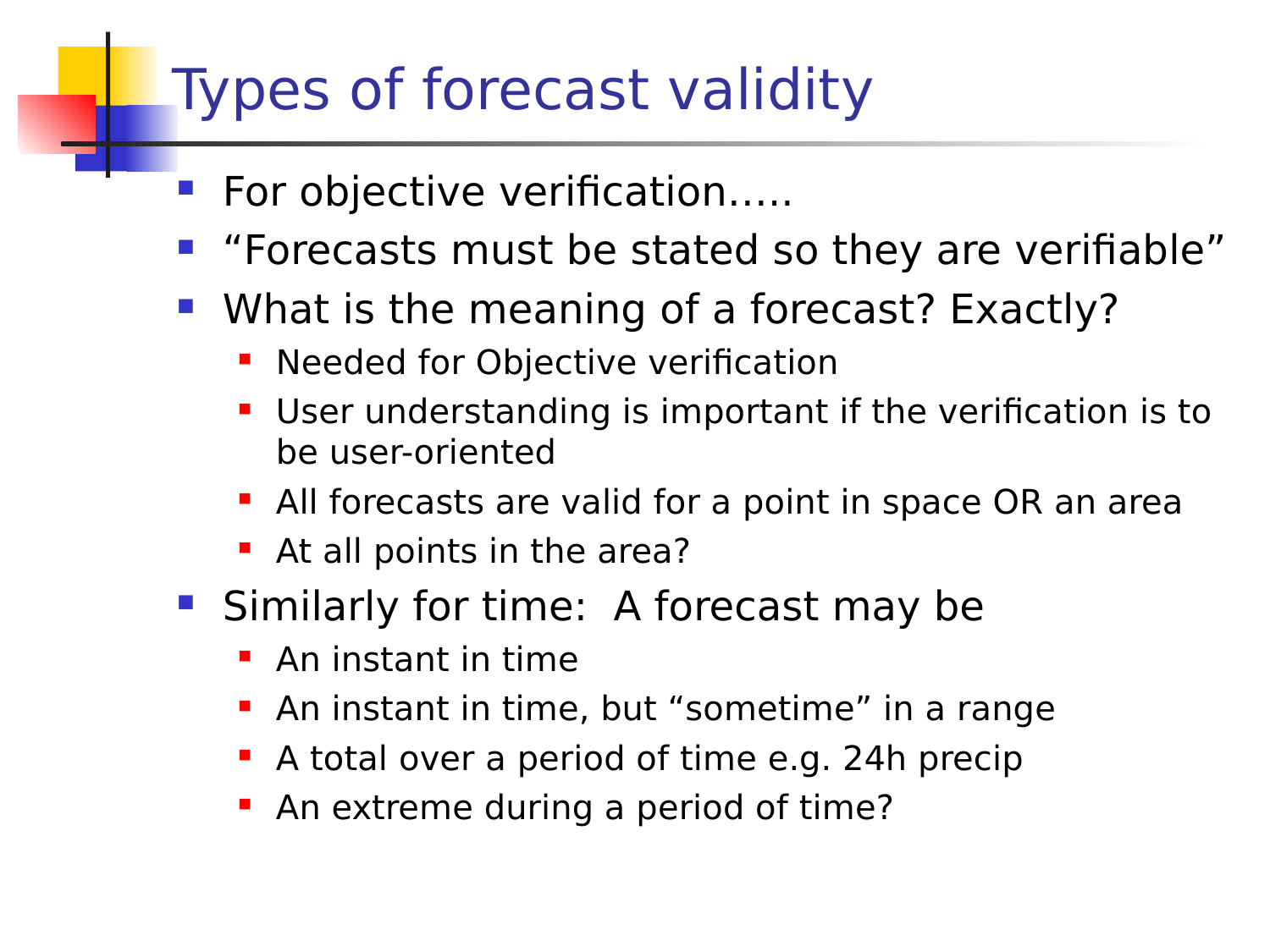### Forecast data sources for verification

- **NWP models of all types** 
	- **Deterministic forecasts of primary variables (P or Z, T, U, V, P)** RH or Td), usually at grid points over the model's 3-d domain
	- Other derived variables: precip rate, precip totals, cloud amount and height etc, computed from model, may not be observed
	- **Spatial and temporal representation considered to be** continuous, but restricted set of scales can be resolved.
- **Post-processed model output** 
	- Statistical methods e.g. MOS
	- Dynamic or empirical methods e.g. precip type
	- Dependent models e.g. ocean waves
- **Operational forecasts** 
	- Format depends on the needs of the users
	- May be for points, may be a max or min or average over an area or over a period of time
- "Everything should be verified"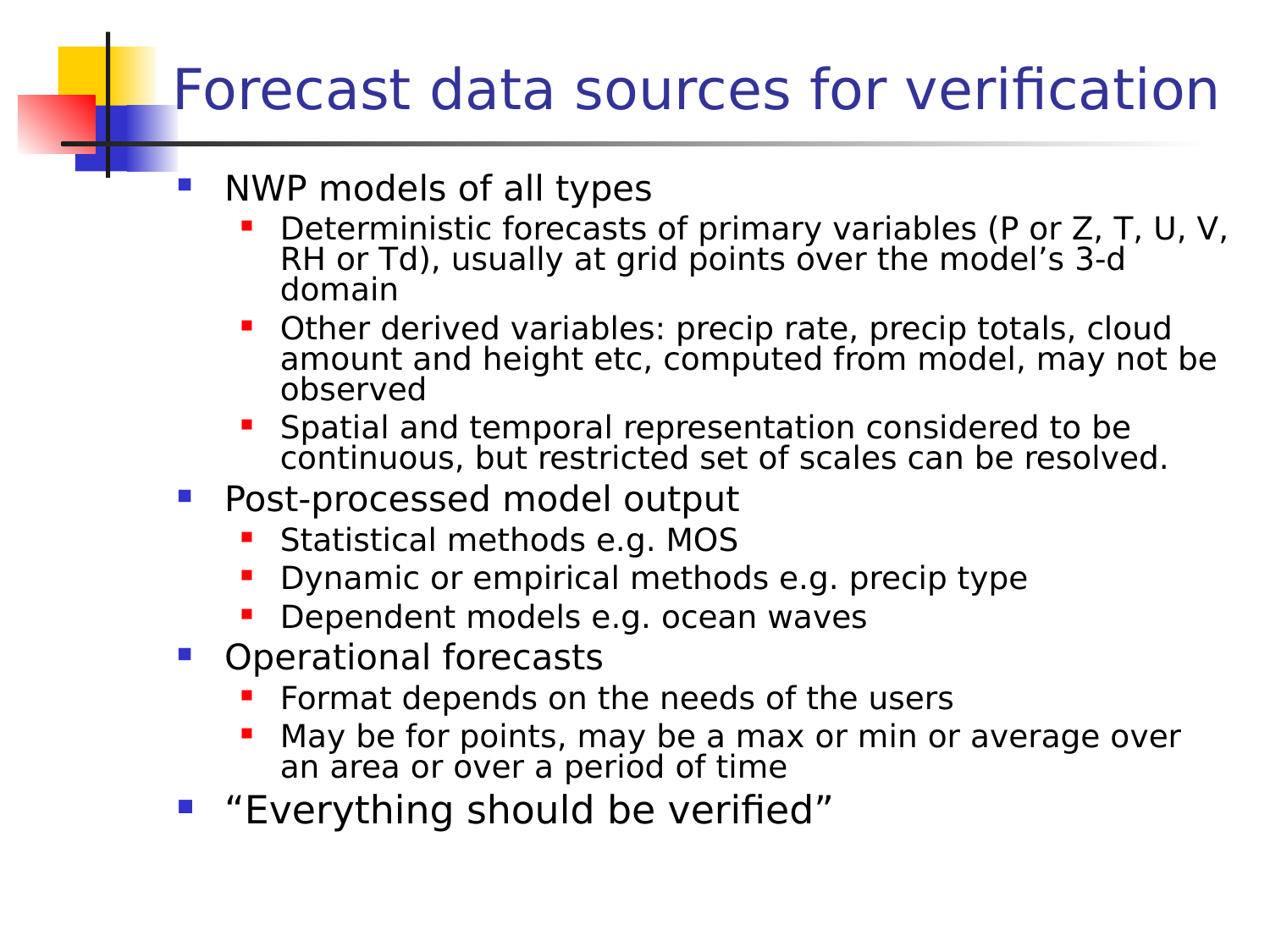### Types of Variables

#### ■ 1. Continuous

- can take on any value (nearly) within its range
- e.g. temperature, wind
- forecast is for specific values
- **2. Categorical** 
	- can take on only a small set of specific values
	- may be observed that way e.g. precipitation, precipitation type, obstructions to vision
	- may be "categorized" from a continuous variable e.g. precipitation amount, ceiling, vis, cloud amount
	- Verified as categorical or probability of occurrence if available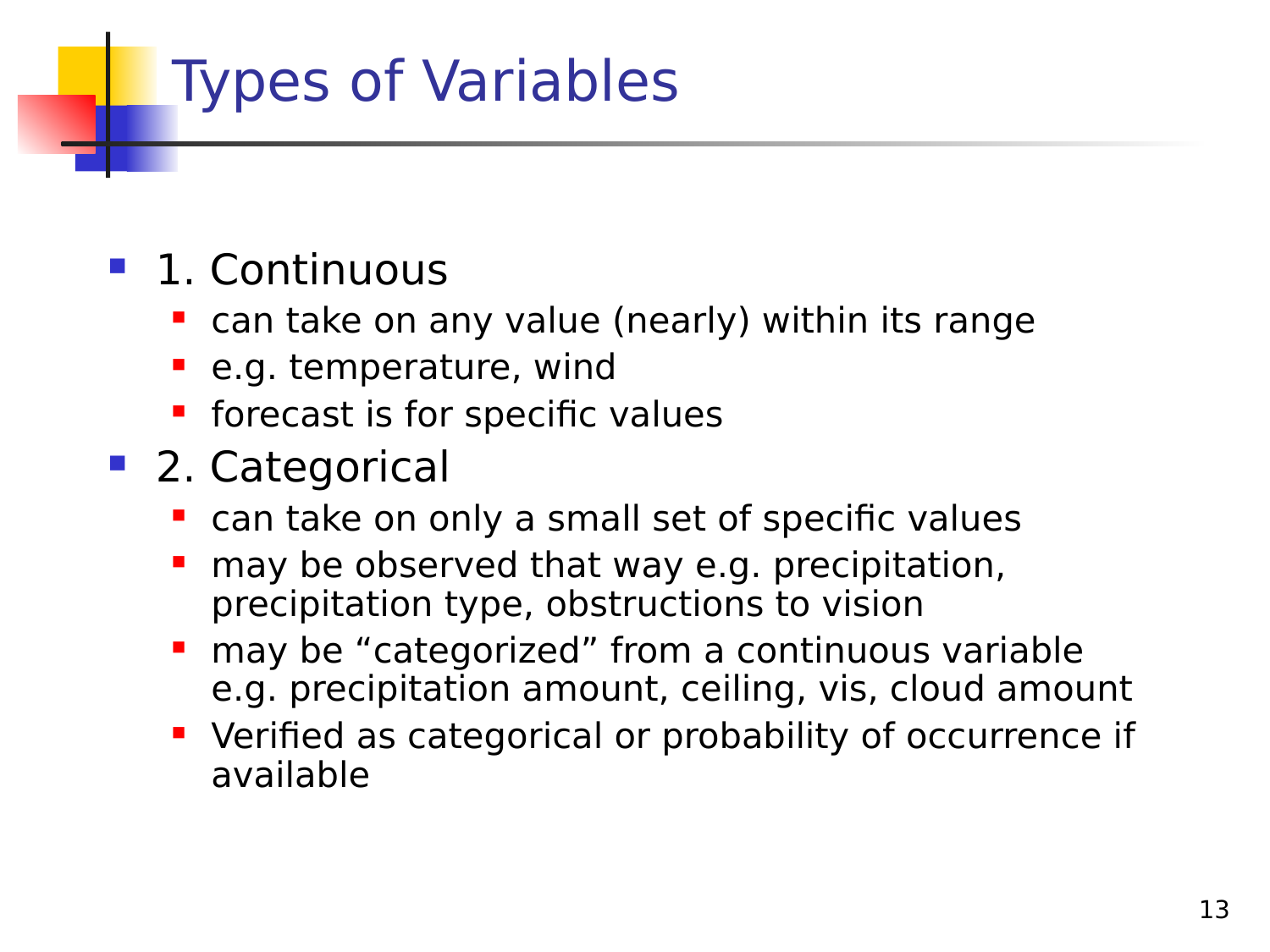### Types of Variables (continued)

- 3. Probability distributions
	- **Verified as a probability distribution function or** cumulative distribution function
- **4. Transformed variables** 
	- values have been changed from the original observation
	- **Examples:** 
		- Categorization of a quasi continuous variable e.g. cloud amount
		- To evaluate according to user needs:
			- **"** "upscaling" to model grid boxes
			- Interpolation
		- **The Transforming the distribution of the observation:** 
			- E.g. subsetting to choose the extremes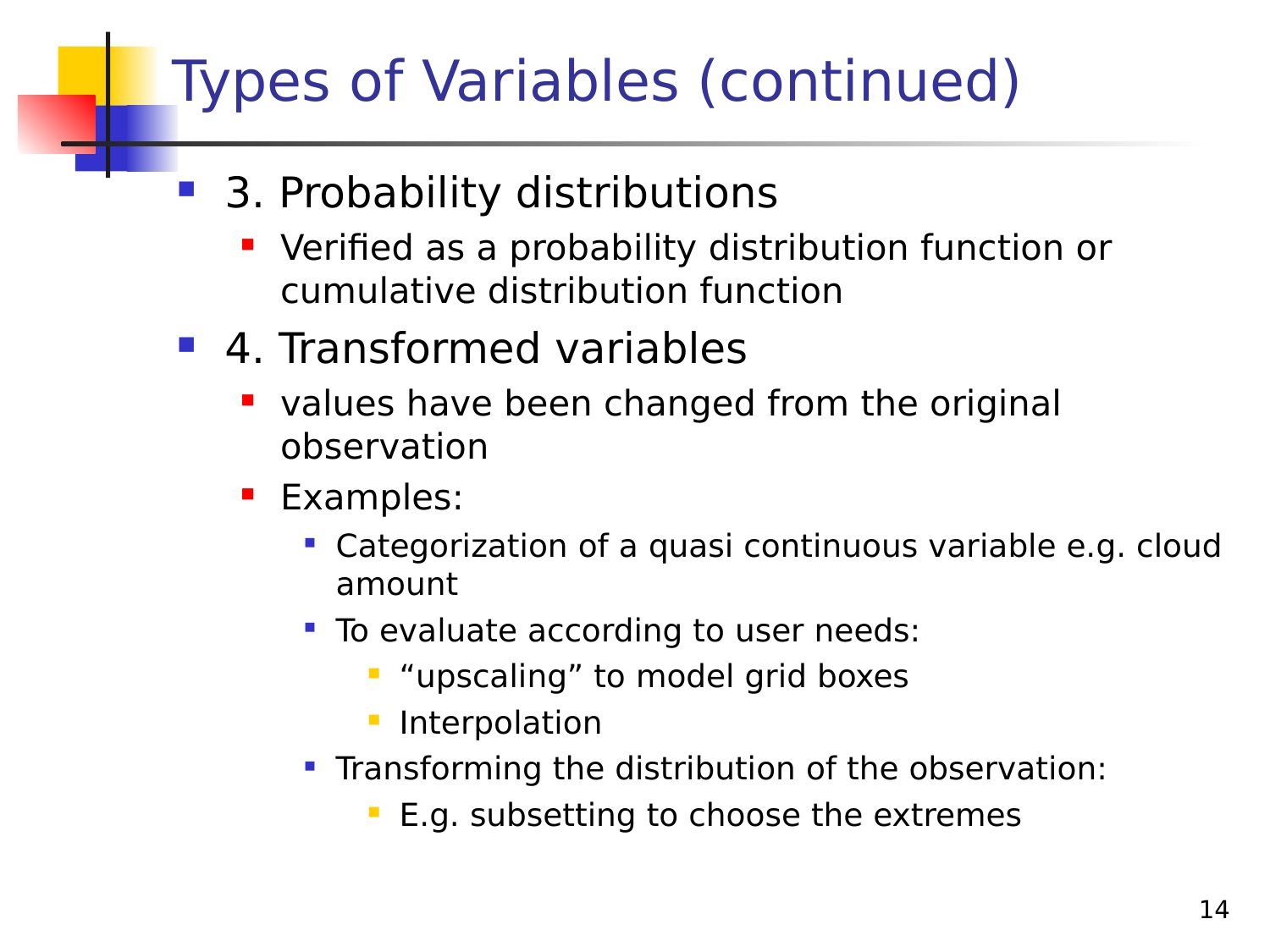#### Are continuous variables really continuous?



Figure VII-1. Frequency distribution of ceiling height for Pearson International Airport (Toronto, Ontario). Although **is** it nominally a quasi-continuous variable with 30  $\mathbf{m}$ resolution, many values of ceiling height are never reported.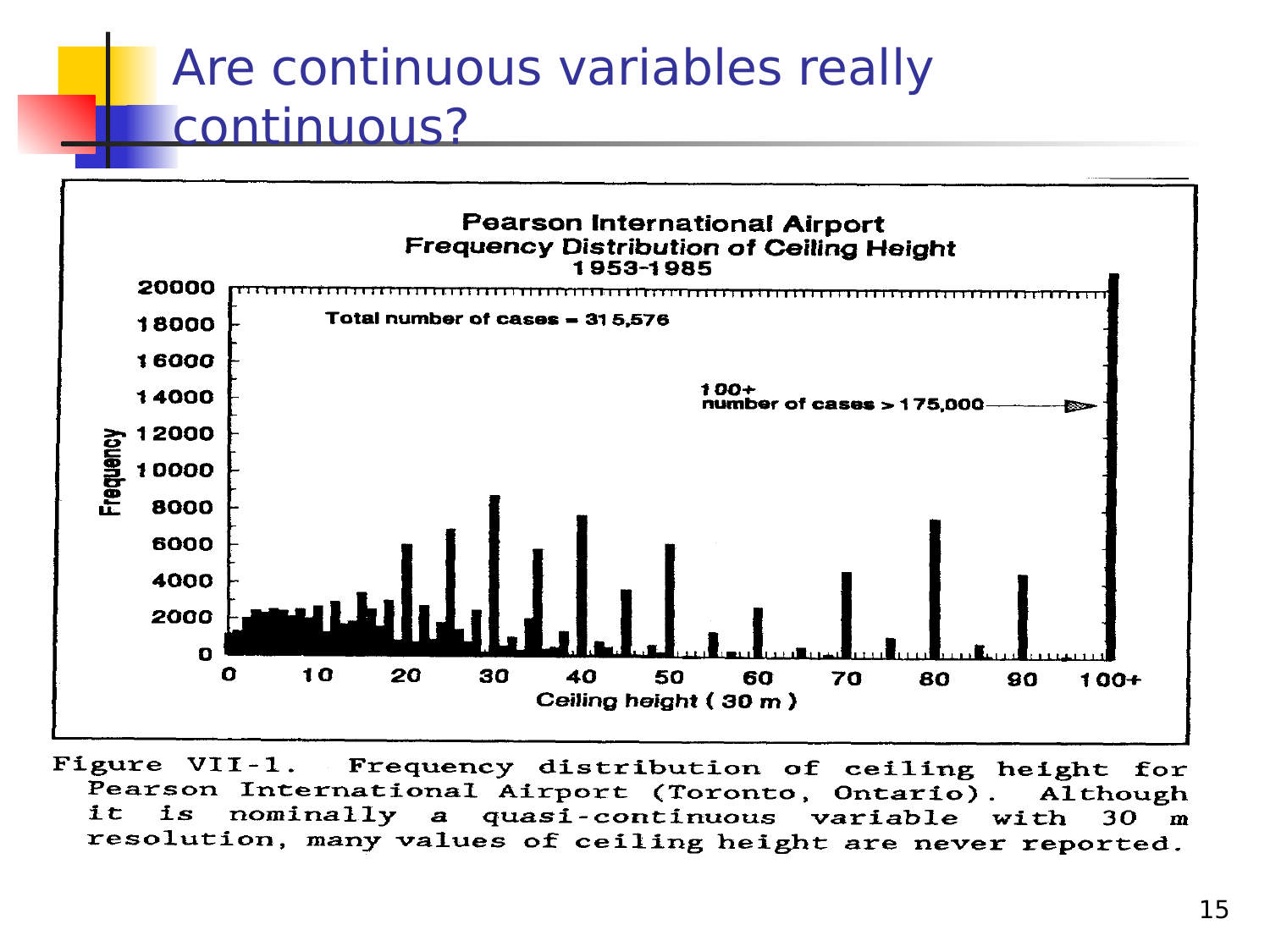### Data Matching issues

- Forecasts may be spatially defined as a "threat area" for example, or expressed on a grid (models)
	- **Restricted set of scales**
	- **Correlated in space and time**
- **Observations come as scattered point values** 
	- **All scales represented, but valid only at station**
	- **Undersampled as field**
- **Forecast to observation techniques:** 
	- Ask: What is the forecast at the verification location?
	- Recommended way to go for verification Leave the observation value alone.
	- **Interpolation to the observation location for smooth variables**
	- Nearest gridpoint for "episodic" or spatially categorical variables
	- Observation is left as is except for QC
	- **Sometimes verification is done with respect to remotely sensed** data by transforming the model forecast into "what the satellite would see if that forecast were to be correct"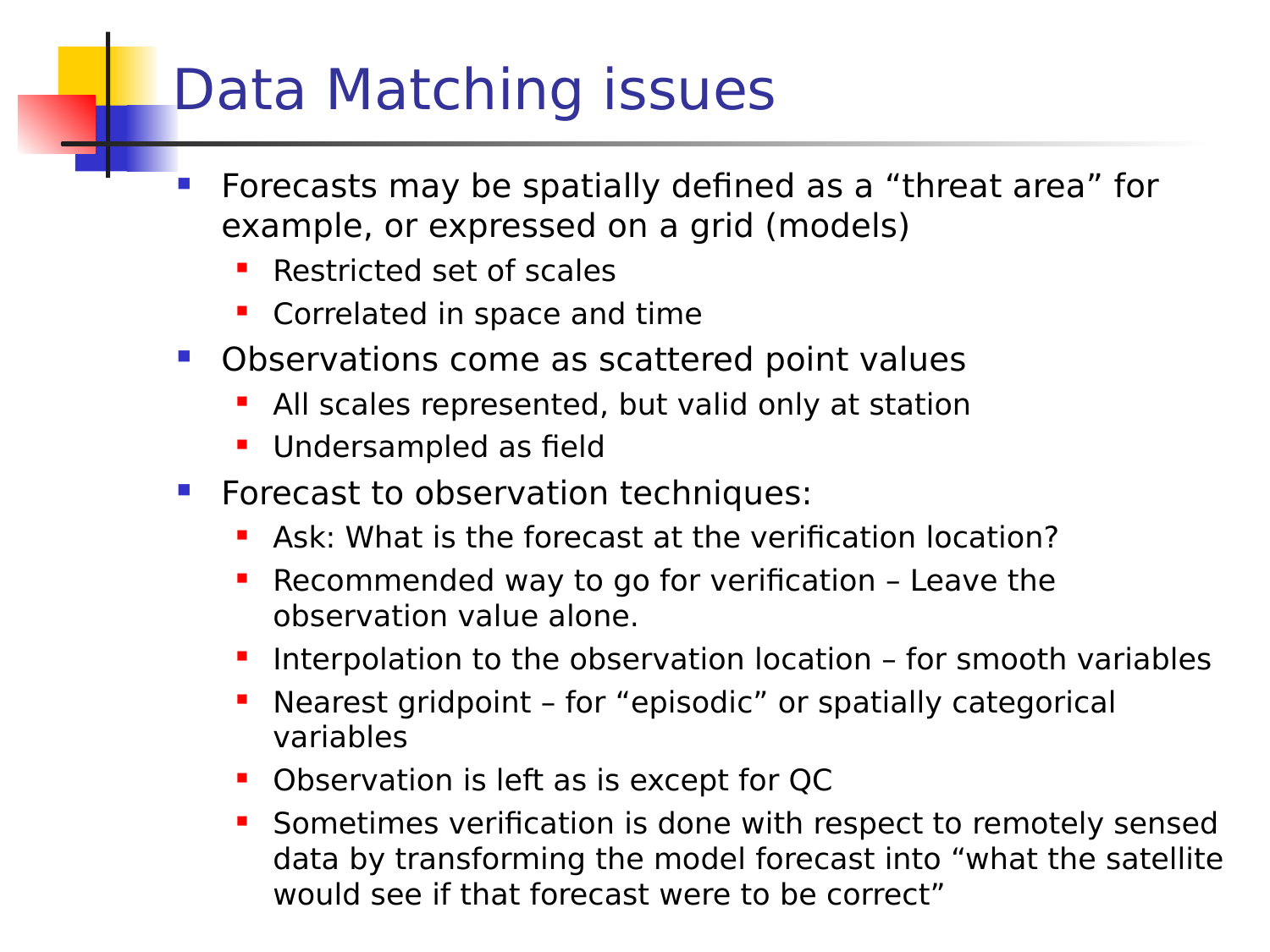### Data matching issues (2)

- **Observation to forecast techniques (really for** modelers):
	- Upscaling averaging over gridboxes only if that is truly the definition of the forecast (model) E.g. Cherubini et al 2002
		- **Local verification**
	- **Verify only where there is data!**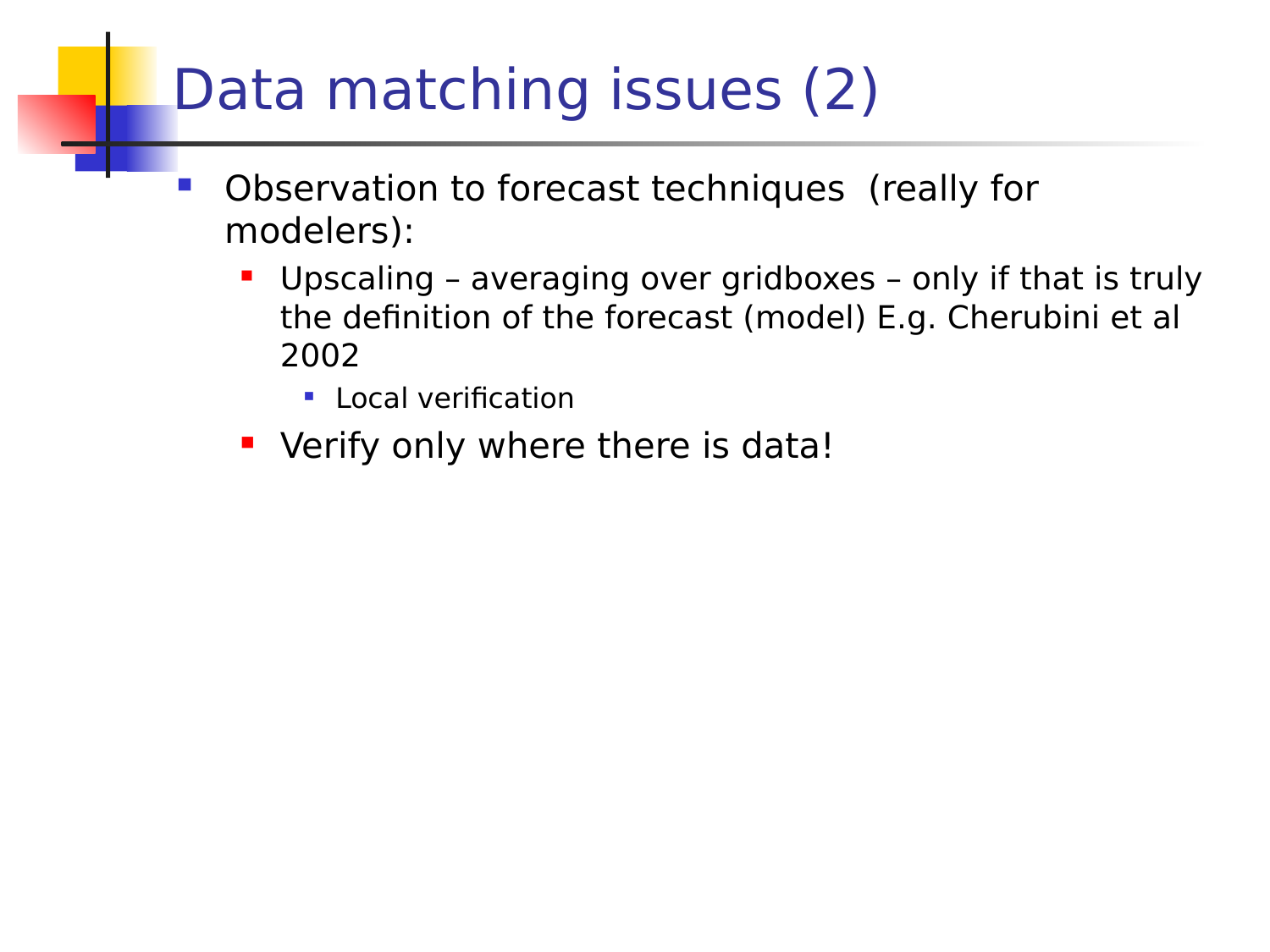#### Precipitation verification project : methodology - Europe

- Upscaling:
	- 1x1 gridboxes, limit of model resolution
	- **Average obs over** grid boxes, at least 9 stns per grid box (Europe data)
	- **Verify only where** enough data
	- Answers questions about the quality of the forecasts within the capabilities of the model
	- **Most likely users** are modelers.

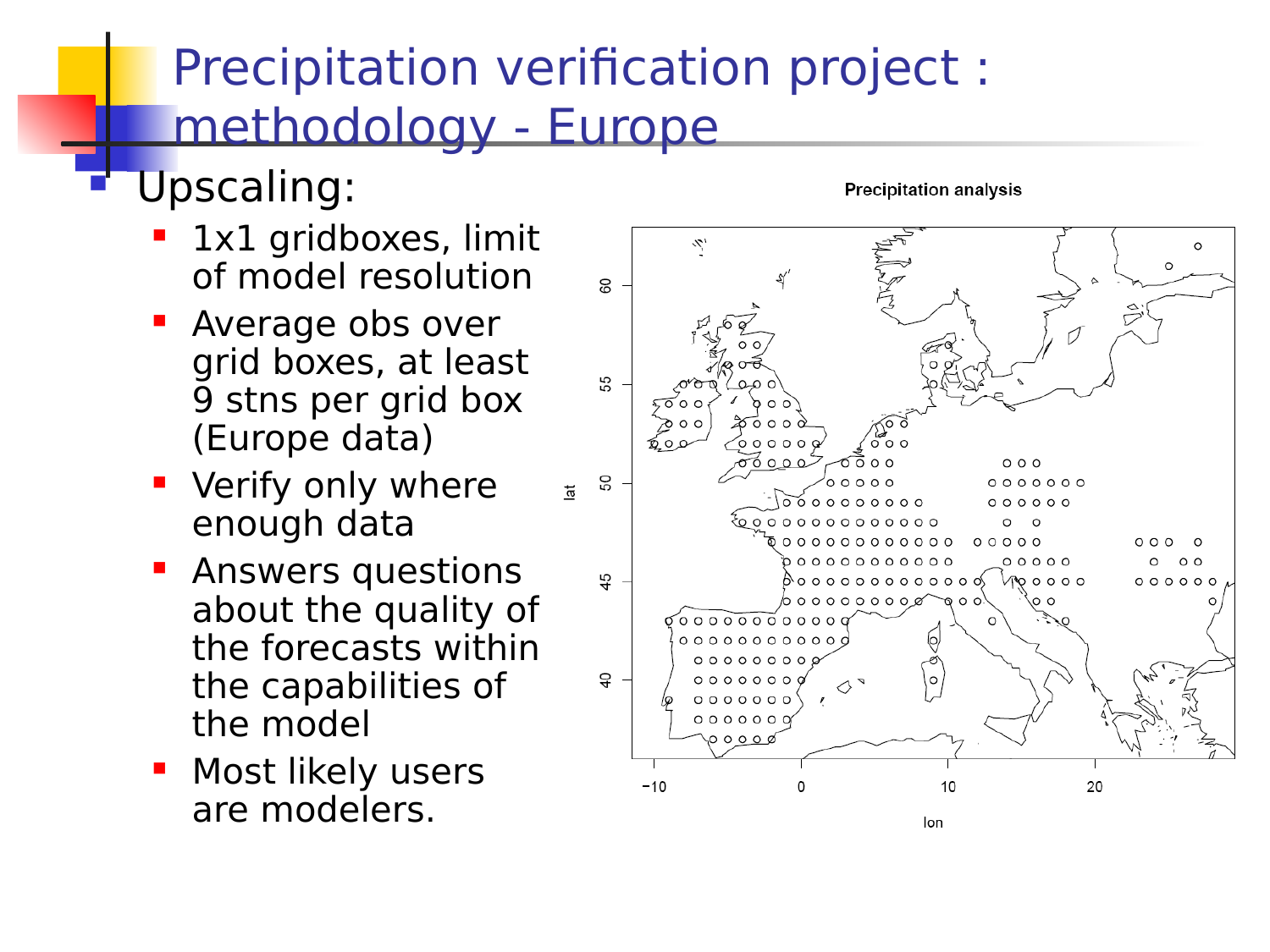# Data matching issues (2)

#### **• Observation to model techniques:**

- Upscaling averaging over gridboxes only if that is what the model predicts. E.g. Cherubini et al 2002
	- **Local verification**
- Analysis of observation data onto model grid
	- Frequently done, but not a good idea for verification except for some kinds of model studies.
	- Analysis using model-independent method e.g. Barnes
	- Analysis using model-dependent method data assimilation (bad idea for verification!) e.g. Park et al 2008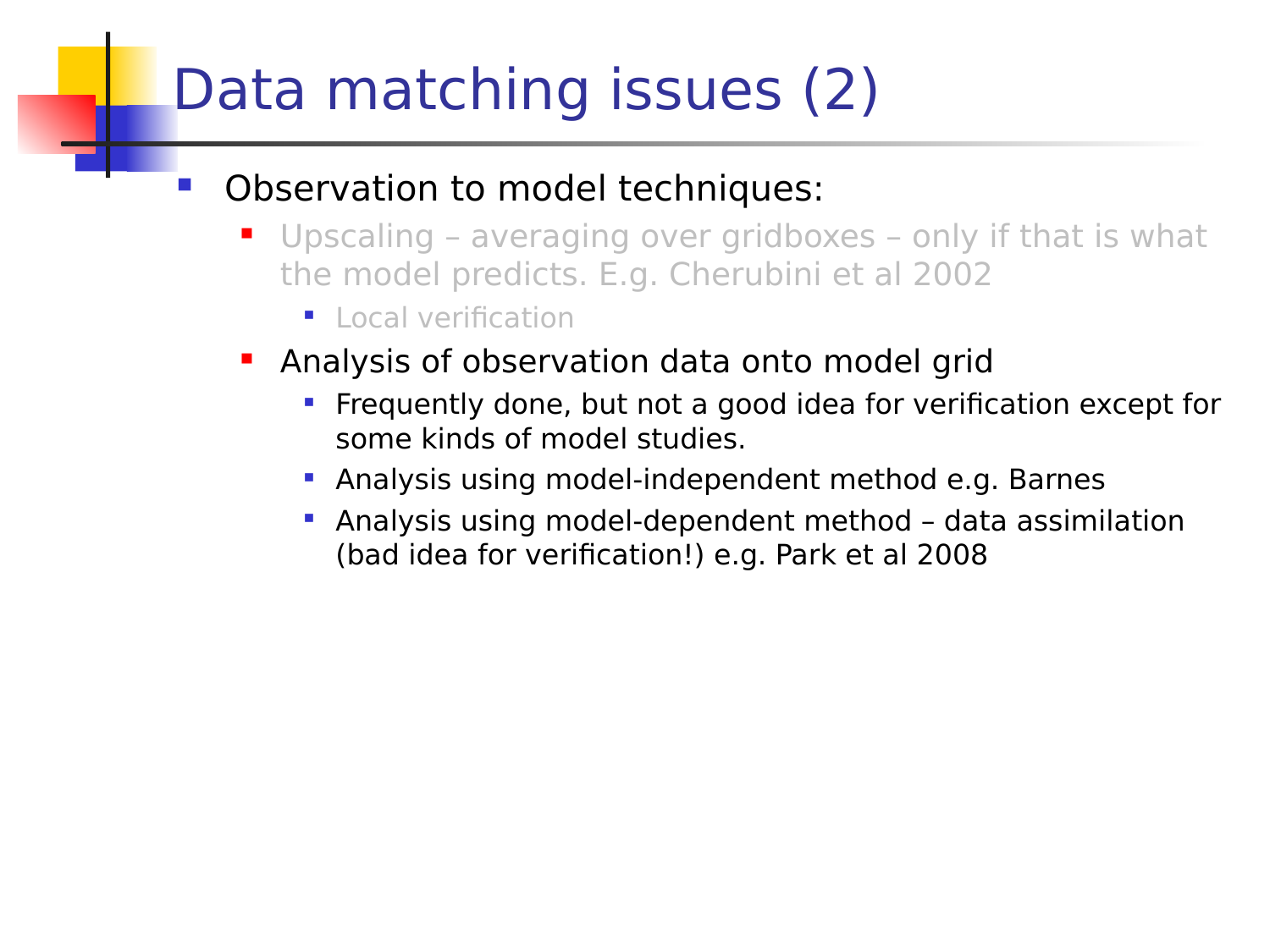### The effects of different "truths"

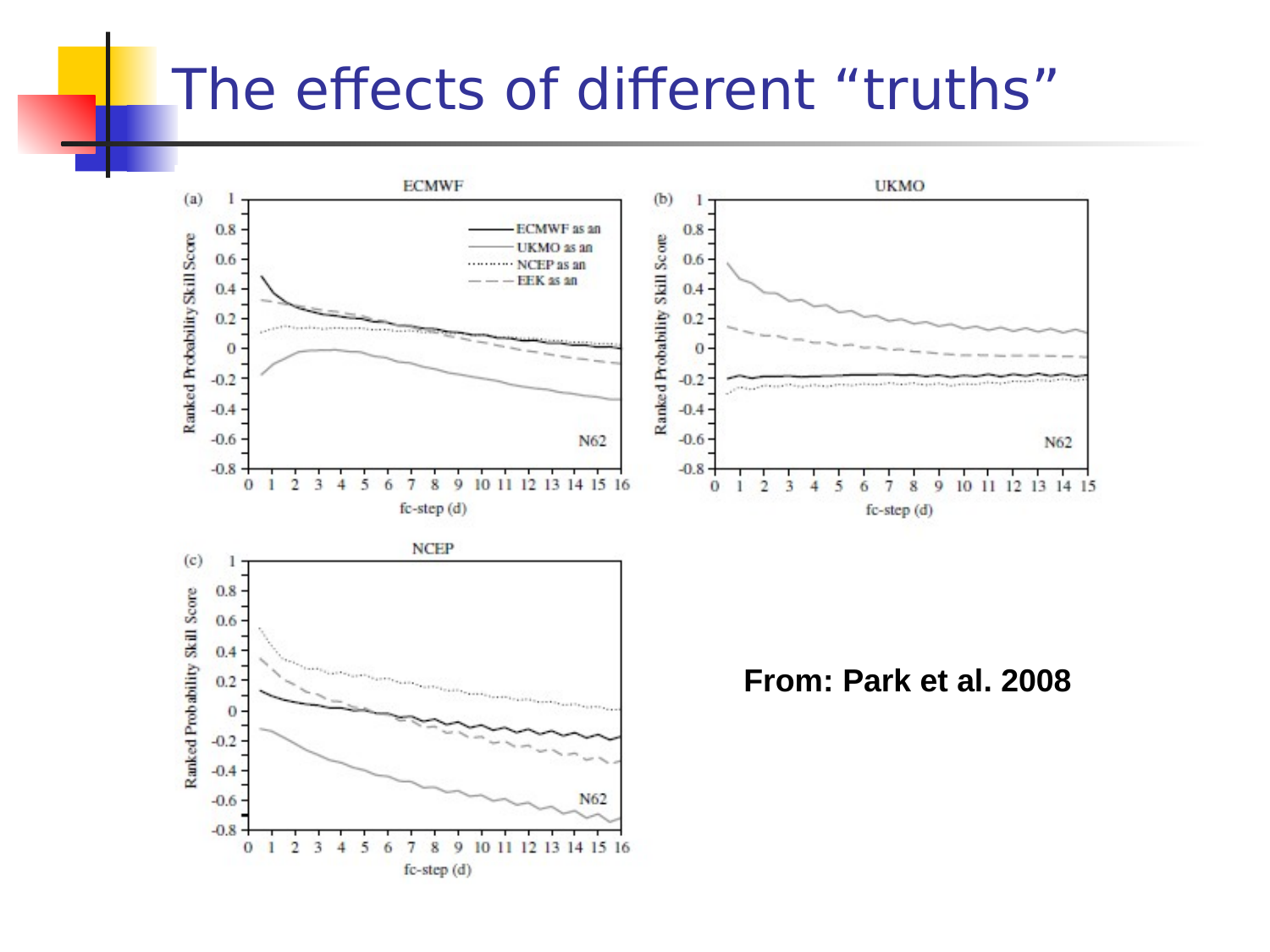# Das Ende – The End - Fini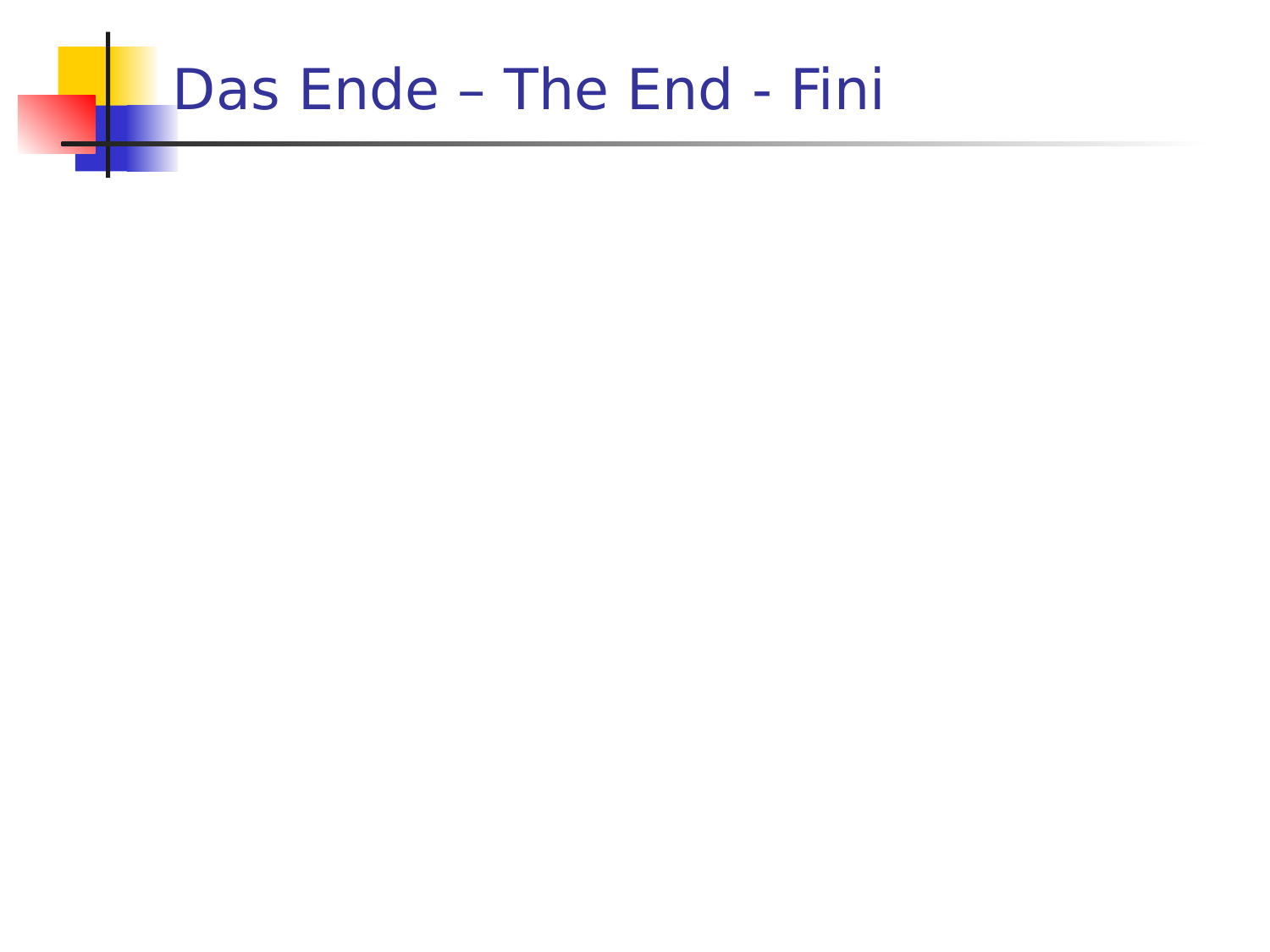### Matching point obs with areally defined forecasts: what is the

- Event categorical<br>Everedasts, one must be clear about the "event" being forecast
	- **Location or area for** which forecast is valid
	- **Time range over which** it is valid
	- Definition of category
- **And now, what is** defined as a correct forecast?
	- The event is forecast, and is observed – anywhere in the area? Over some percentage of the area?
	- **Scaling considerations**

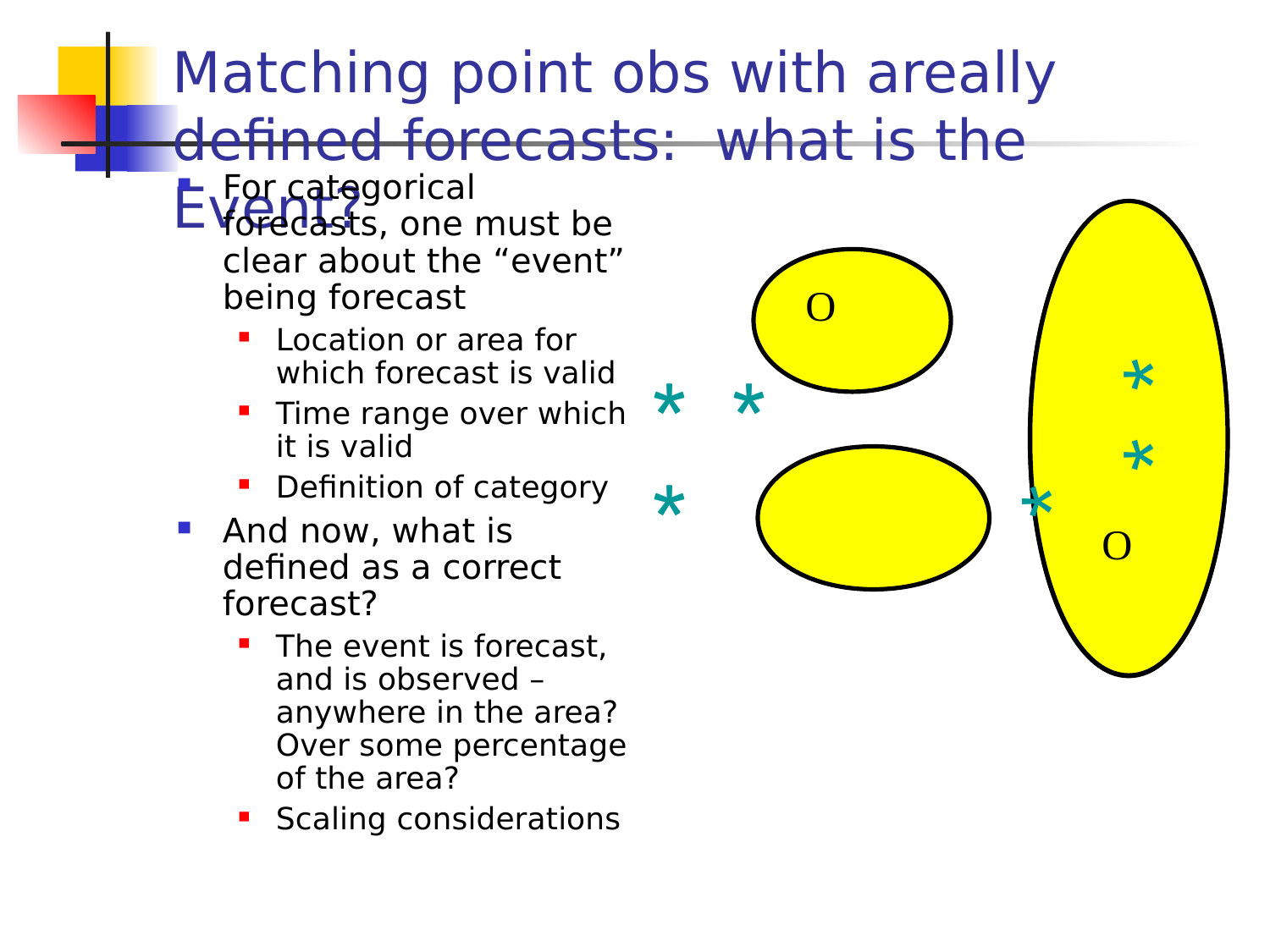# Verification of regional forecast map using



Verification statistics for 20121219 : Grid Size =  $0.25^{\circ}$  : Units = mm/day : n = 25777

GUIDANCE

|                                                        | Guidance              | $H-E$            |
|--------------------------------------------------------|-----------------------|------------------|
| Number of gridpoints $>= 50$ mm                        | 3294                  | 1243             |
| Average Rain over domain                               | w                     | 19.7012          |
| >= 50 mm Rain Area (km <sup>2</sup> *10 <sup>*</sup> ) |                       | 2.05875 0.776875 |
| Maximum Rainfall Observed (mm)                         | $\sim$                | 151.124          |
|                                                        | Categorical Forecasts |                  |
| Frequency Bias                                         | 2.65004               |                  |
| Probability of Detection                               |                       | 0.526146         |
| False Alarm Ratio                                      |                       | 0.801457         |
| Hansen & Kuipers Score                                 |                       | 0.418541         |
| Equitable threat score                                 |                       | 0.132959         |
| Spatial Correlation                                    |                       | 0.264835         |

|    | OBSERVATION<br>>=50 | < 50  |
|----|---------------------|-------|
| SO | 654                 | 2640  |
|    | 589                 | 21894 |

|  | Extreme Events Verification |  |
|--|-----------------------------|--|
|  |                             |  |

| Extreme Dependency Score            | 0.650434 |
|-------------------------------------|----------|
| Symmetric Extreme Dependency Score  | 0.385181 |
| Extremal Dependency Index           | 0.552717 |
| Symmetric Extremal Dependency Index | 0.59486  |
| (**Ferro and Stephenson, 2011***)   |          |

http://rsmc.weathersa.co.za/RSMC/index.php Format based on IPWG verification output

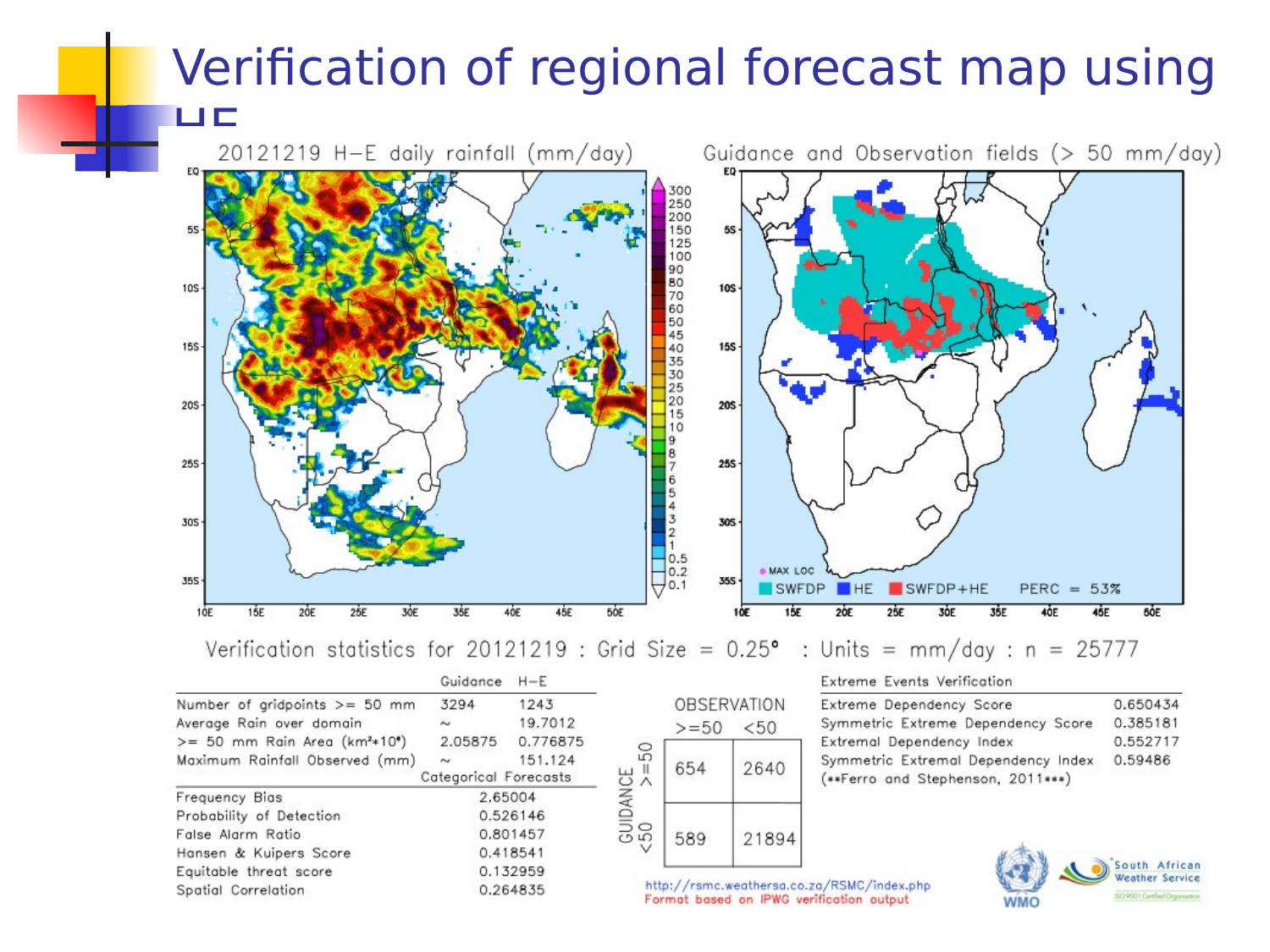### US Precipitable water estimates